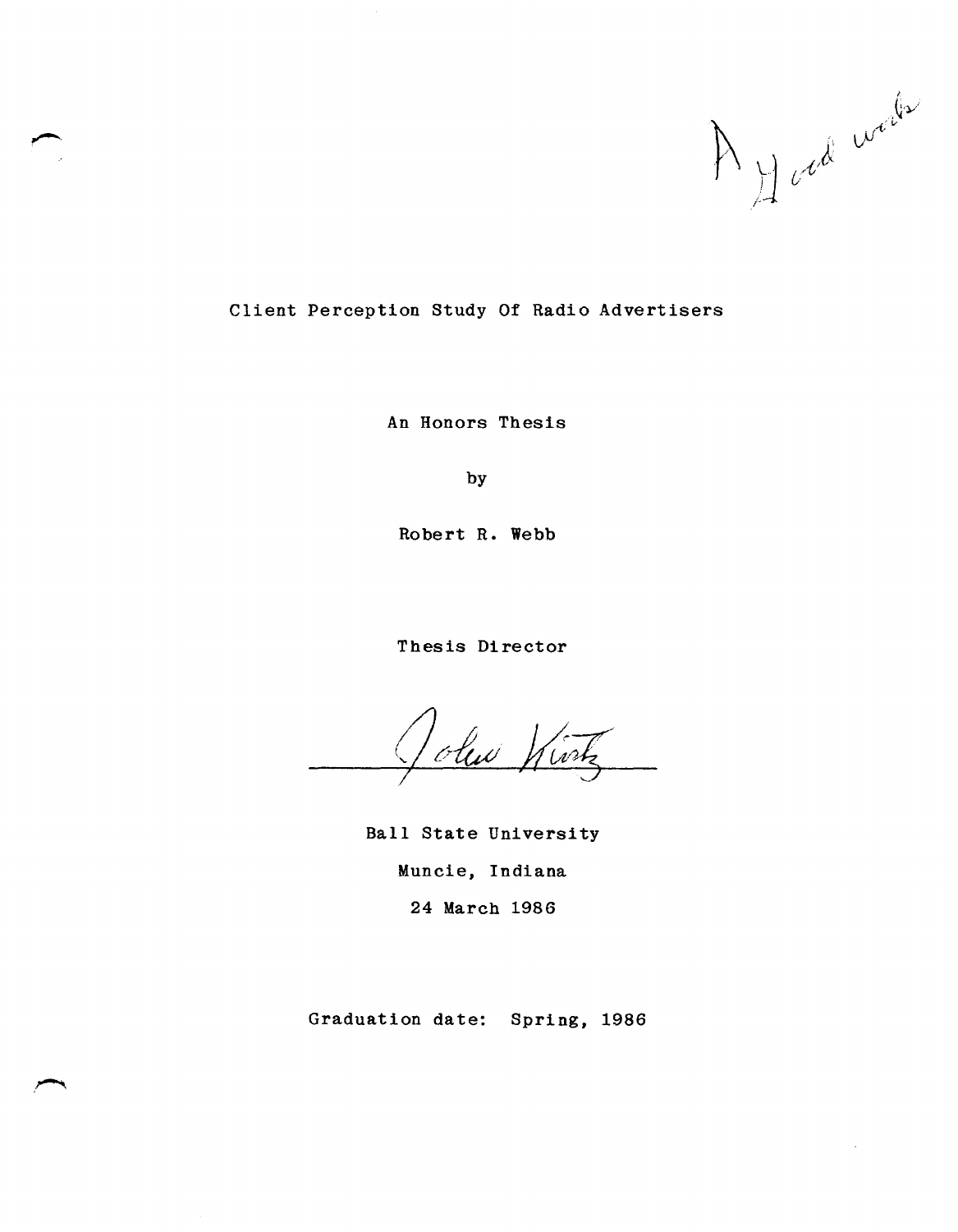TABLE OF CONTENTS

INT RODUCT I ON

page

| EXECUTIVE SUMMARY                    | $1 - 2$ |
|--------------------------------------|---------|
| SURVEY METHODS                       | З       |
| CRITERIA FOR SELECTING RADIO STATION | $4 - 5$ |
| CRITERIA FOR JUDGING SALESPERSON     | $6 - 7$ |
| WHAT TO DO BETTER OR DIFFERENTLY     | 8       |
| RADIO SALESFORCE RANKINGS            | 9       |
| OUT STANDING SALESPEOPLE             | 10      |

 $S$  point  $\frac{1}{2} \int_{-\frac{1}{2}}^{\frac{1}{2}} \int_{-\frac{1}{2}}^{\frac{1}{2}} \int_{-\frac{1}{2}}^{\frac{1}{2}} \int_{-\frac{1}{2}}^{\frac{1}{2}} \int_{-\frac{1}{2}}^{\frac{1}{2}} \int_{-\frac{1}{2}}^{\frac{1}{2}} \int_{-\frac{1}{2}}^{\frac{1}{2}} \int_{-\frac{1}{2}}^{\frac{1}{2}} \int_{-\frac{1}{2}}^{\frac{1}{2}} \int_{-\frac{1}{2}}^{\frac{1}{2}} \int_{-\frac{1}{2}}^{\frac{1}{2}} \int_{-\frac{1}{2}}^{\frac{1$  $\frac{1}{2} \sum_{i=1}^n \frac{1}{i!}$  $Log \hat{\beta}$  $. \in \mathcal{V}$  $\frac{1}{2} \frac{1}{2} \frac{\dot{\mathcal{S}}}{\mathcal{S}}$  $\frac{1}{2}1493$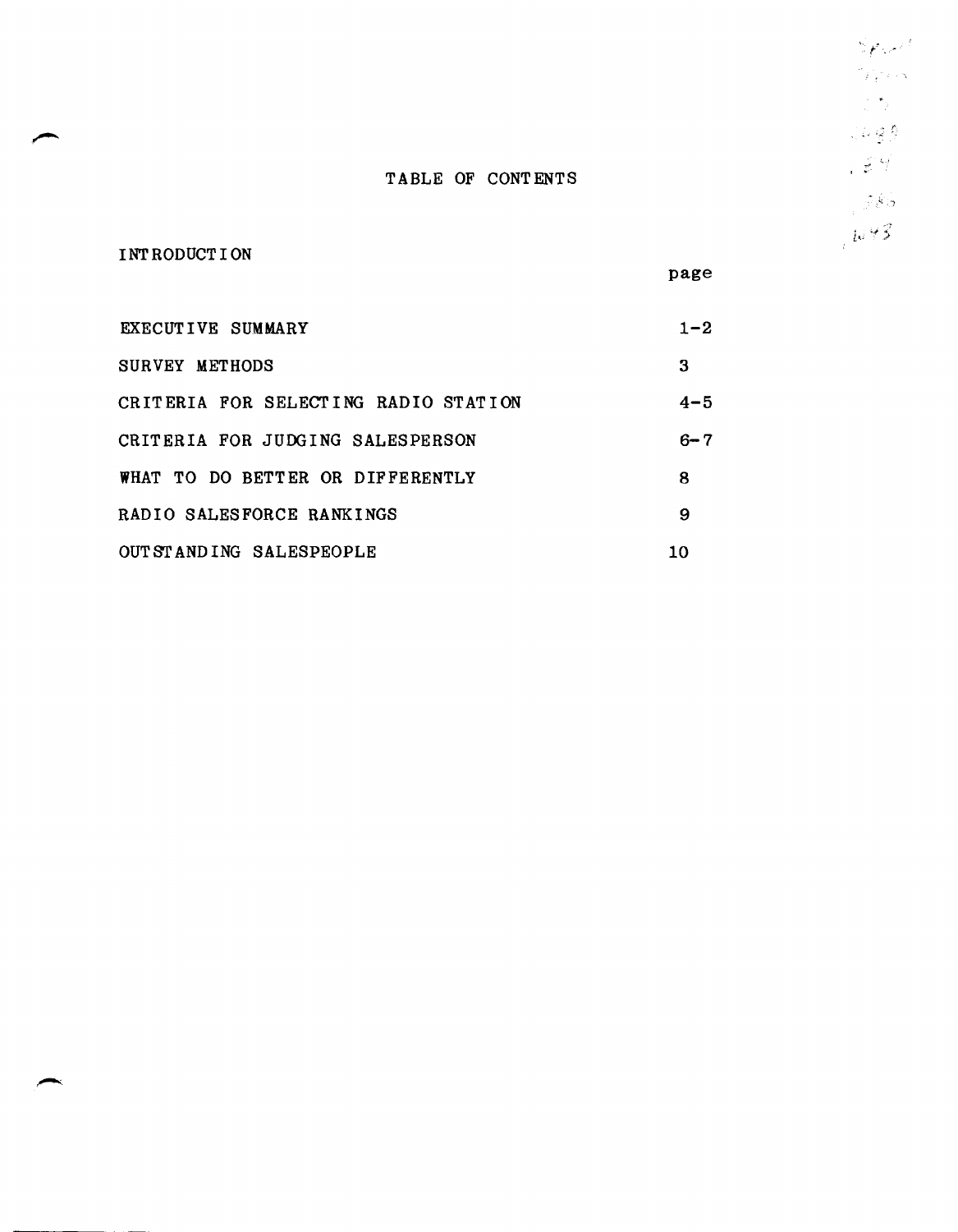#### I NT RODUCT ION

The following manuscript reports the key findings from a February 1986 study done for WMEE/WQHK by Robert R. Webb. The project attempted to determine advertisers' reasons for selecting a radio station to advertise with and their criteria for judging a salesperson. Data was also collected to determine which radio station(s) had the best salesforce. In addition, respondents were asked to name the outstanding individual radio salespeople in Fort Wayne. Finally, respondents were given an open-ended question that allowed them to list what else they would like radio salespeople to do that would make their advertising decisions easier. Hopefully, the findings of this study will enhance WMEE/WQHK's already strong training program.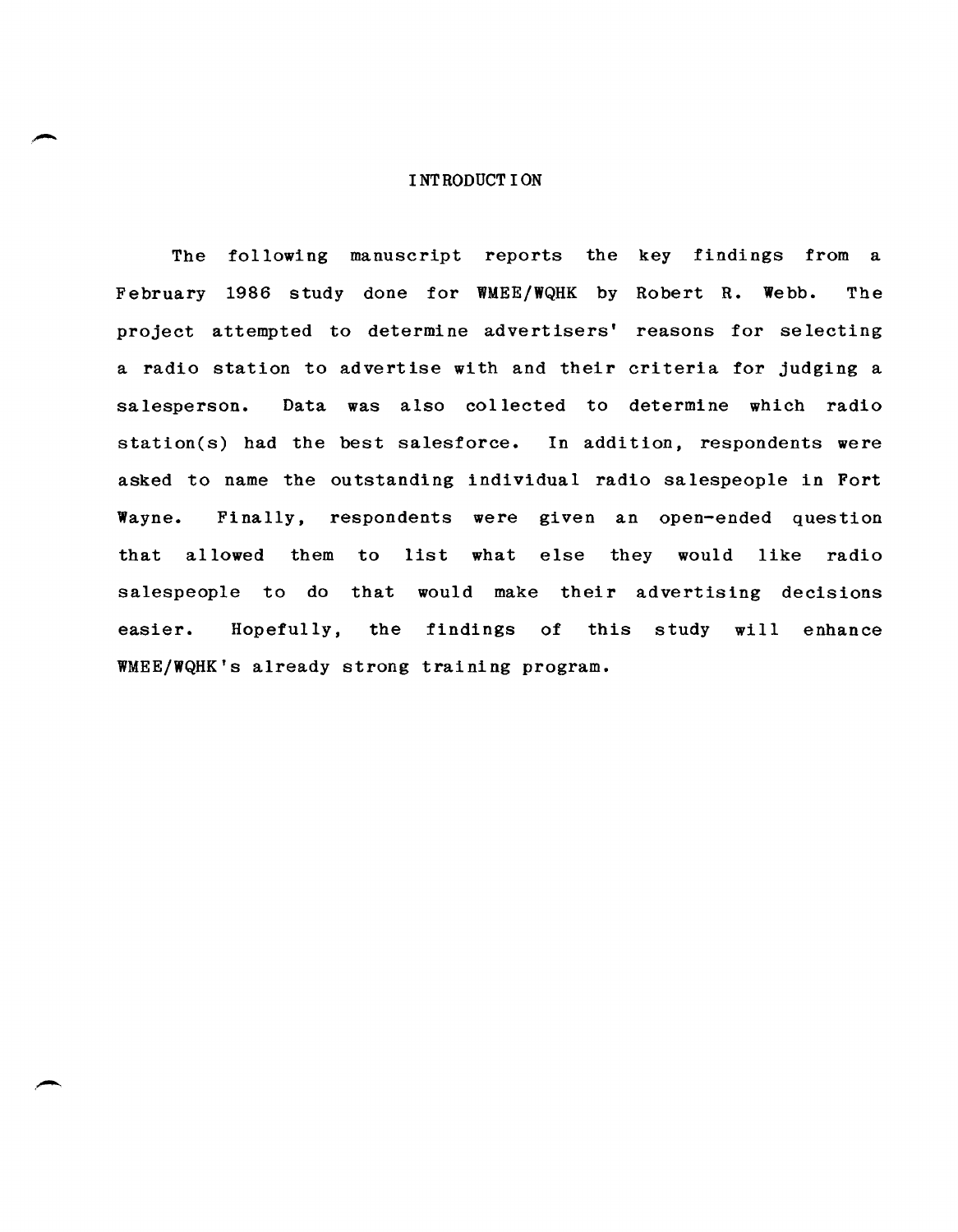#### EXECUTIVE SUMMARY

To gain a representative sample of those who deal with radio salespeople, responses were obtained from advertising agency executives and from business people who handle their company's advertising decisions. The data collected from this combined group provides insight into their perceptions of radio salespeople. However, when data from these two groups is separated, it shows that agency people and advertisers sometimes have contrasting opinions about radio stations and their salespeople. When significant, these contrasting opinions will be pointed out.

The study clearly showed that the most important reason for choosing a radio station to advertise with is the station's ratings. Also important was the cost of advertising. The merging of these two criteria, or cost per thousand, was the overwhelming factor named by agencies. 60% of the advertisers thought ratings and cost were the key criteria, but the rest used other criteria to determine which radio station to advertise with. Advertisers look at more than just CPM.

The key findings in judging a radio salesperson center on the sa lesperson's knowledge of his/her station, knowledge about the client's business, and problem solving ability. Agencies want salespeople to come to them armed with complete information about the station's numbers, and then to relate those numbers into benefits for the agencies' clients. Advertisers want this service from salespeople, but they also pay much more attention to

-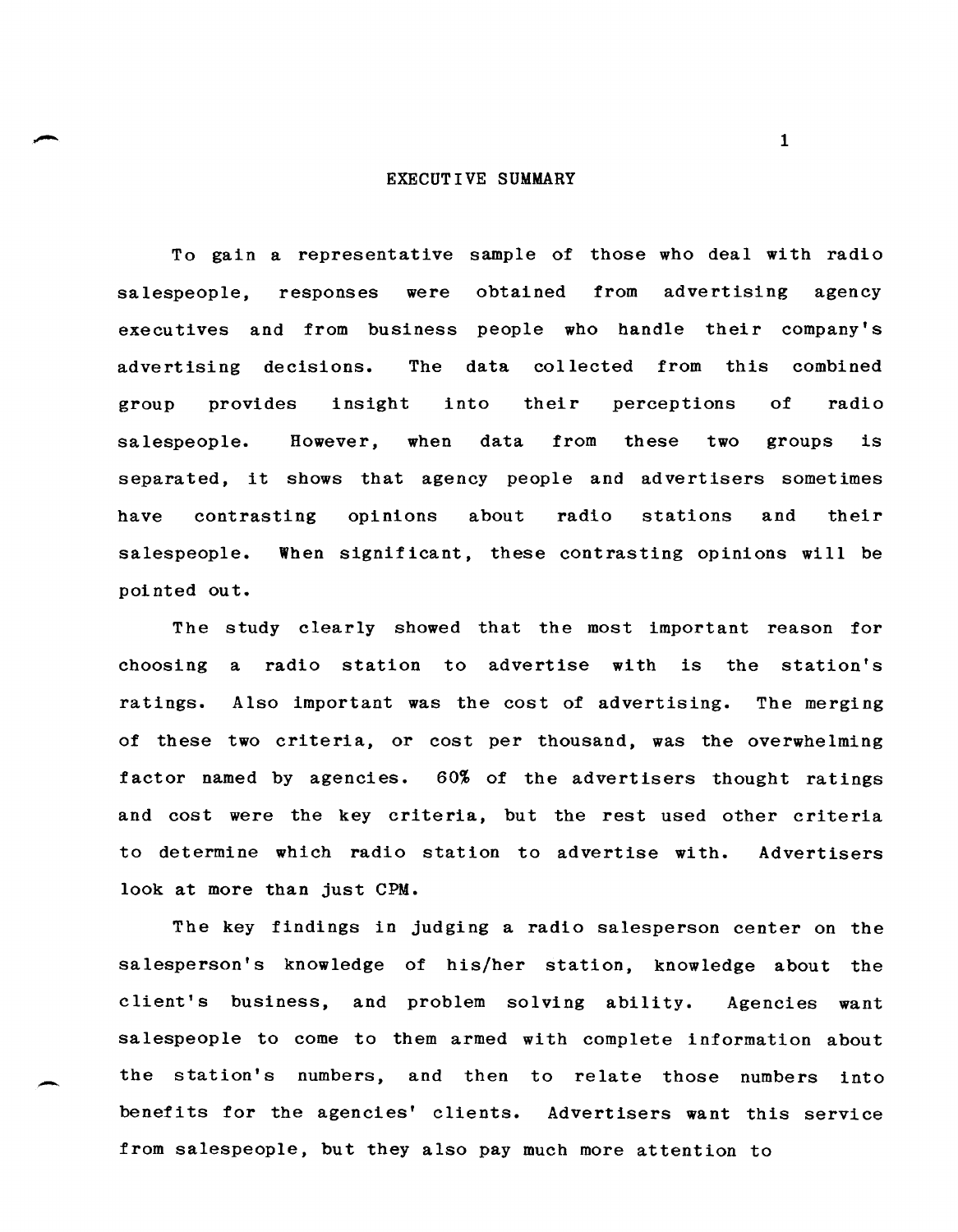personality, personal appearance, polished presentation, and relaxed manner when judging a radio salesperson. indicates that radio salespeople must be concerned with selling The study themselves to advertisers; whereas, agencies will tolerate less than ideal personal features as long as the salesperson is backed by numbers and can provide a solution to a problem.

Among those agencies and advertisers represented in this study, WMEE/WQHK was overwhelmingly rated as having the most professional radio salesforce in Fort Wayne. Their combined salesforce was judged superior by 70% of those responding, far outdistancing their closest competitor, WOWO/WIOE who were named by only 15%. Roger Diehm of WMEE/WQHK received incredible support for being named the outstanding individual radio salesperson in Fort Wayne. Almost half the people responding listed Mr. Diehm.

Finally, the open-ended question asking what else radio do to make advertising decisions easier, The most-suggested replies. salespeople could produced a wide variety of answers. were predictable based on data collected from earlier questions. Agencies and advertisers want salespeople to be more attuned to their needs, have better knowledge of their station, and clearly show how benefits can provide solutions to problems. More unique suggestions will be listed later in this report.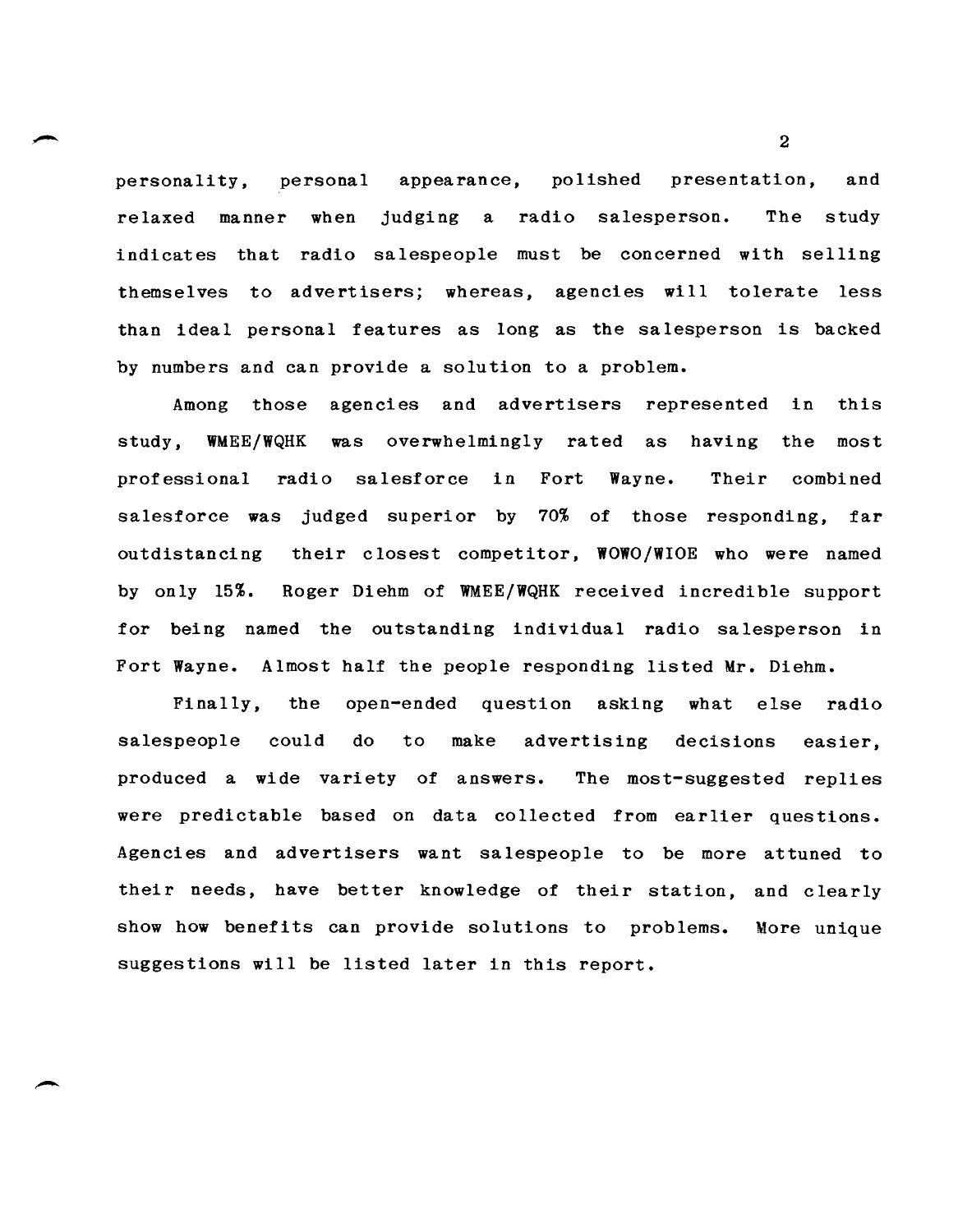#### SURVEY METHODS

This report details the key findings of a study completed over a two week period in February 1986. 30 advertising agency executives and 20 advertisers provided answers for the 50 completed questionnaires. All surveys were conducted by telephone, and the average survey was answered in 5-8 minutes.

When determining the criteria for selecting a radio station to advertise with and for judging a radio salesperson, respondents were asked to rank each criteria on a scale of I to 5 where 1 was not at all important and 5 was very important.

> $1 =$  Not at all important<br> $2 =$  Little importance  $2 =$  Little importance<br> $3 =$  Some importance  $3 =$  Some importance<br> $4 =$  Important  $4 =$  Important<br> $5 =$  Very import 5 <sup>=</sup>Very important

When determining perceptions of which radio station(s) had the most professional salesforce, a scale of I to 5 was used where I stood for not at all professional and 5 stood for very professional.

> $1 =$  Not at all professional<br> $2 =$  Not very professional  $2$  = Not very professional<br> $3$  = Somewhat professional  $3 =$  Somewhat professional<br> $4 =$  Professional  $4 =$  Professional<br> $5 =$  Very profess <sup>5</sup>= Very professional

Mean scores will be used as a measurement in this report. A mean score is the average rating given a specific criteria by a response group - agencies, advertisers, or total respondents.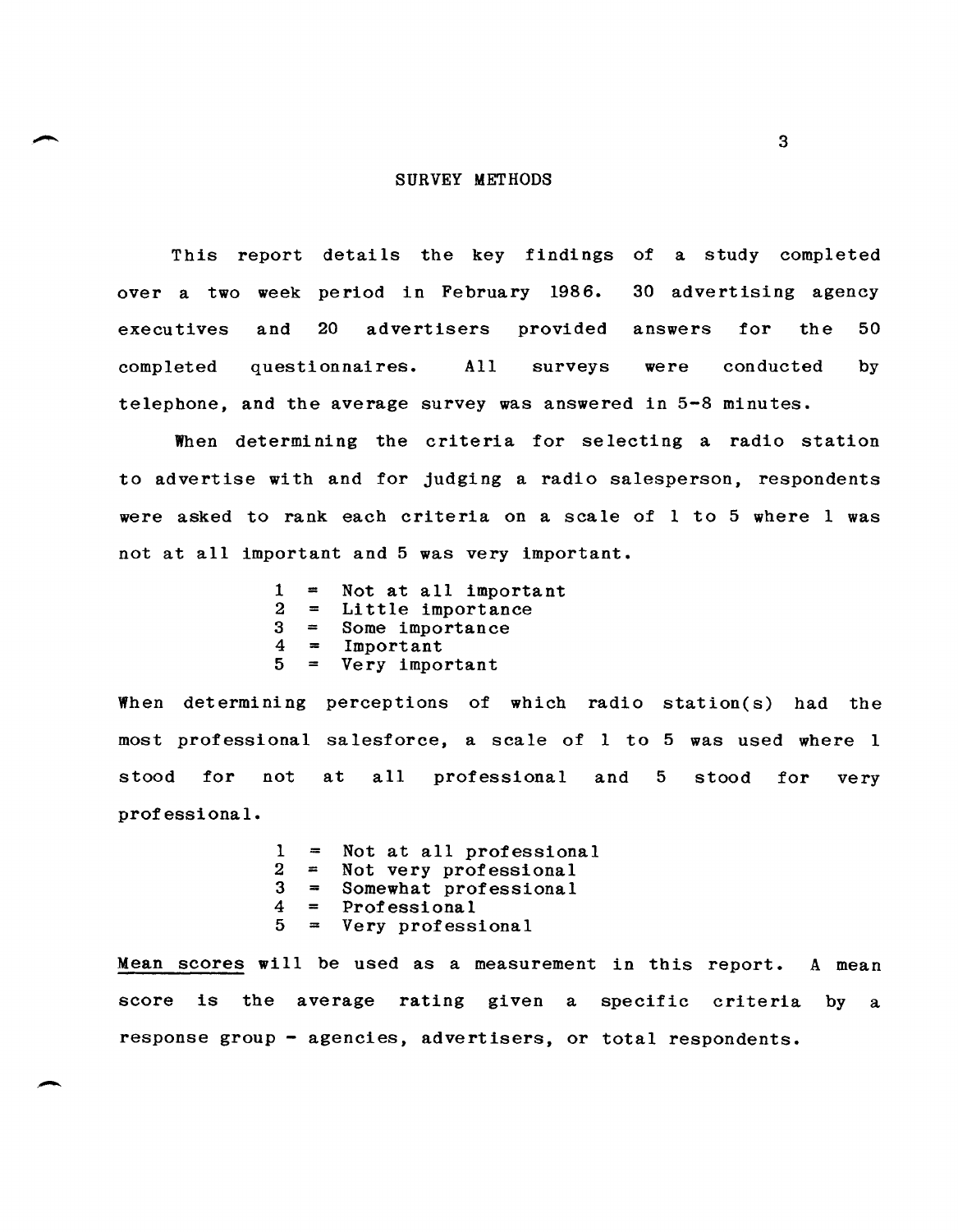#### CRITERIA FOR SELECTING RADIO STATION

Respondents were asked to rank 7 criteria on a scale of 1 to 5 to determine how they select a radio station to advertise with. The most important criteria was the station's ratings. 60% of the respondents felt ratings were the most important criteria. Advertisers didn't give as much importance to the ratings. 50% of them said ratings were most important, compared to 67% of the agencies. Cost was considered important by both groups, especially the agencies. Mean scores by advertisers were 3.9/5 and by agencies 4.3/5.

The role of salespeople in determining which station to advertise with was disagreed upon significantly. 50% of the advertisers ranked them important to very important, compared to only 17% by the agencies. The same trend is evident with a station's on-air personalities. Here the difference is 55% to 27% by the agencies.

Advertisers also give much more importance to personal contact with station management. The difference in mean scores is 2.9 to 2.1.

Special promotions are just about equally important to both groups, receiving a total mean score of 3.4.

A recommendation from an agency doesn't mean much to an advertiser who makes his own decisions. Most advertisers surveyed did not deal with agencies, so they ranked their recommendation as having little or no importance. Agency people were more attentive to their client's recommendations. 57% said their client's

-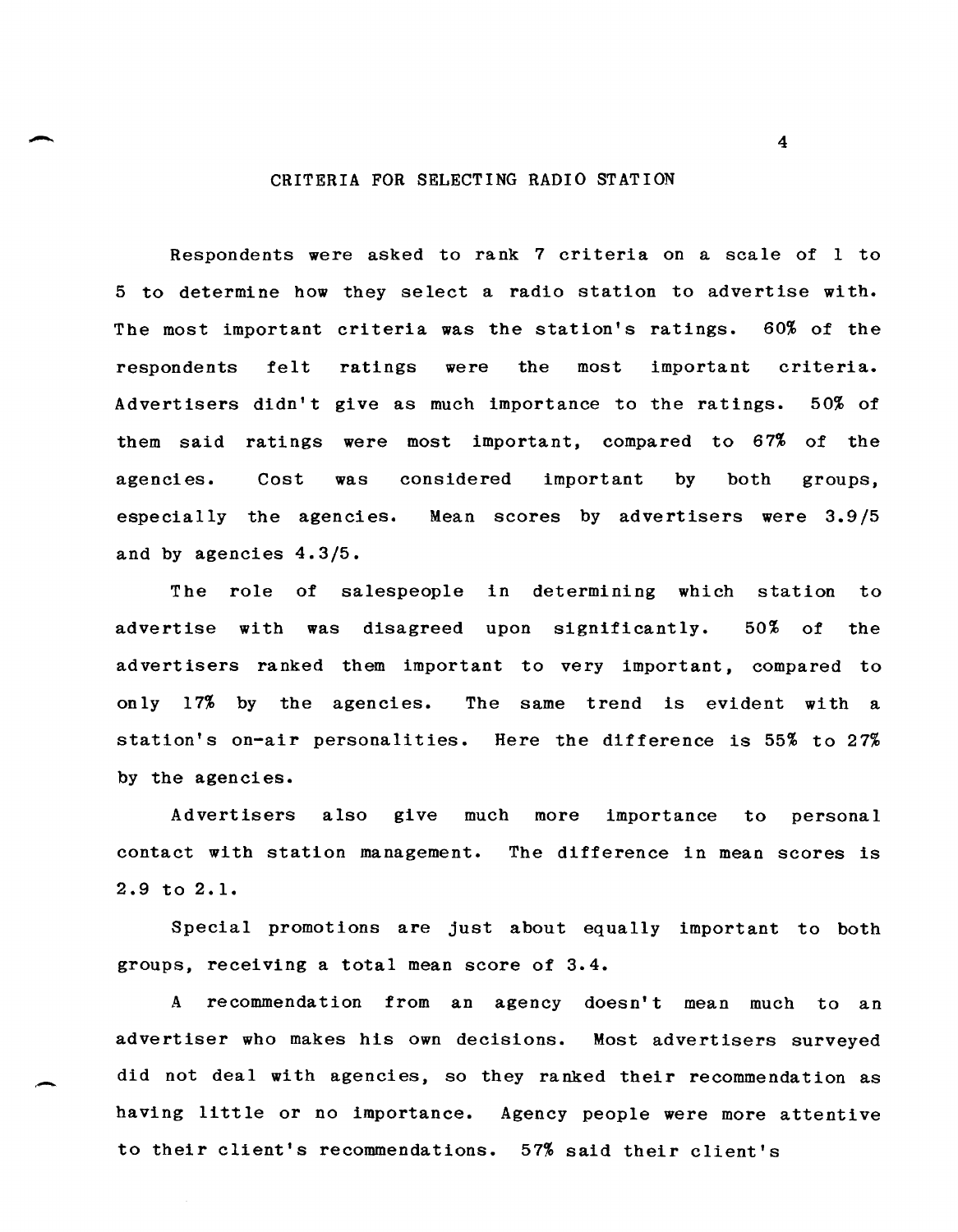recommendation was a somewhat to very important criteria in selecting a radio station to advertise with.

The major notion that surfaces from these questions is that agencies are mainly concerned with ratings and cost, or CPM. However, advertisers have more factors figuring prominently in the decision making process. They appear to be more people-oriented and less number-oriented. The management, salespeople, and on-air personalities of a station are all important criteria used by advertisers to determine which radio station to advertise with.

-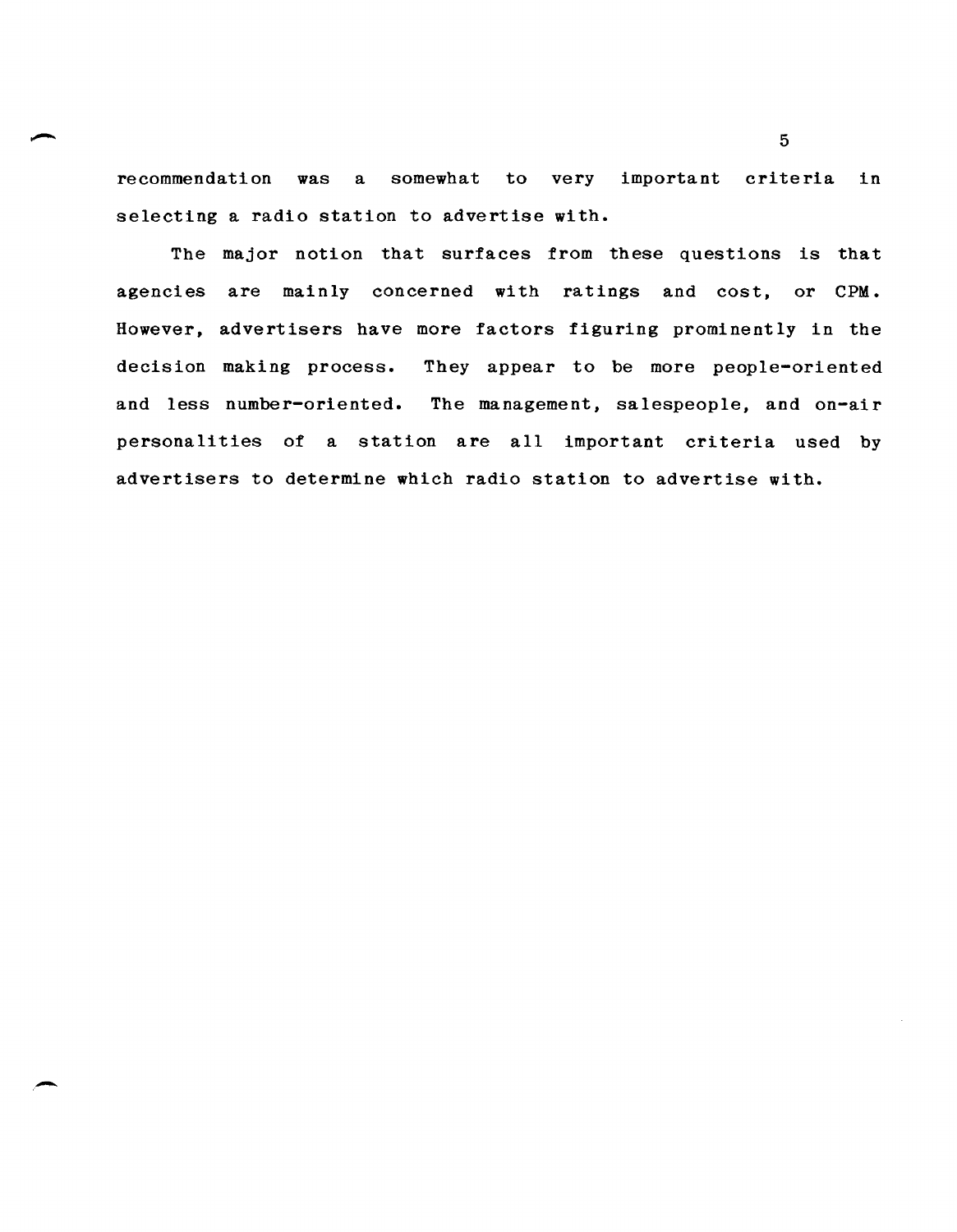#### CRITERIA FOR JUDGING SALESPERSON

Respondents were asked to rank 9 criteria on a scale of I to 5 to determi ne how they judge a radio sa lesperson. Overall, the most important criteria was that a radio salesperson know his station. 90% of each group thought station knowledge was important to very important.

Next was knowledge about their client's business. Ad vert isers stressed this point more than agencies, though. When asked to name the most important criteria in judging a radio salesperson, advertisers said it was equal between knowing the station and knowing their business. Agency people also expect knowledge about their business, but they don't stress it as much.

Advertisers and agencies give mean scores of around 4.3 for the importance of problem solving ability and sincerity. These are traits they don't see enough of in radio salespeople, but they look for them ideally.

The importance of promptness is agreed upon by both groups. No one listed it as the most important criteria, but it did receive a total mean score of 4.0. It's considered important and there is no reason it can't be attained.

There is a significant difference of opinion about the next four criteria. Agencies consider all these to be on a range of somewhat important to very important, but advertisers emphasize each of these more. They are personality, personal appearance or dress, polished presentation, and relaxed manner. 75% of the advertisers ranked personality as being important to very

-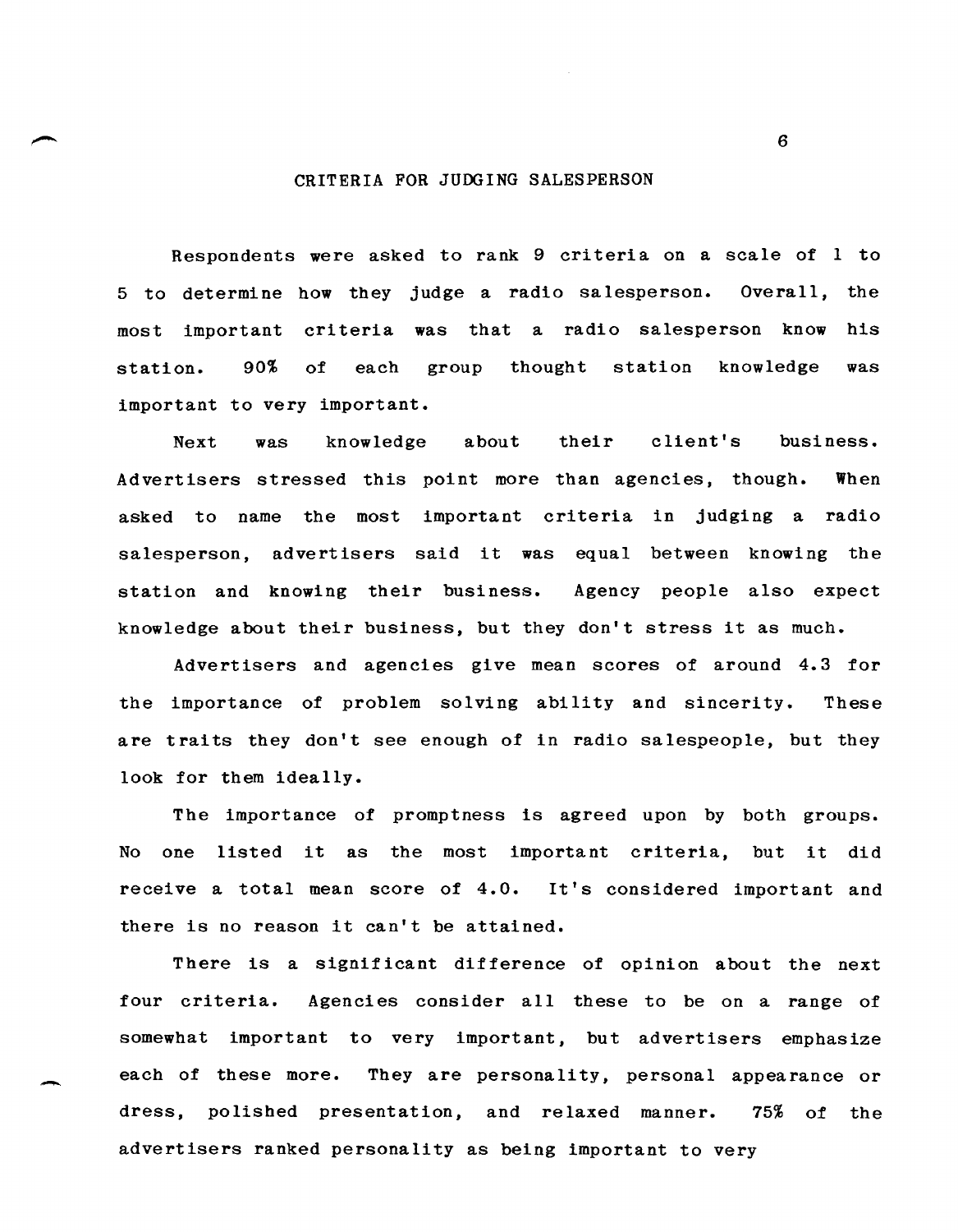important in judging a salesperson. On the other hand, only 33% of the agencies saw it as being that important. The other 3 individual traits were each ranked about 25% higher by advertisers in terms of being important to very important.

-

,-

The findings of this study lead me to surmise that although a radio salesperson's individual traits were ranked somewhat important to important by all respondents, advertisers are more watchful of everything about a salesperson and not just the information he/she has to give. Ideally, the individual traits mentioned should be cultivated and used to the salesperson's best advantage when dealing with all clients. The use of this information lies in its implications for salespeople who have a notion that all they have to do is recite their station's ratings and take the order. It's true that some sales are strictly a numbers buy; however, it seems foolish to risk losing a sale because of traits which could be improved upon.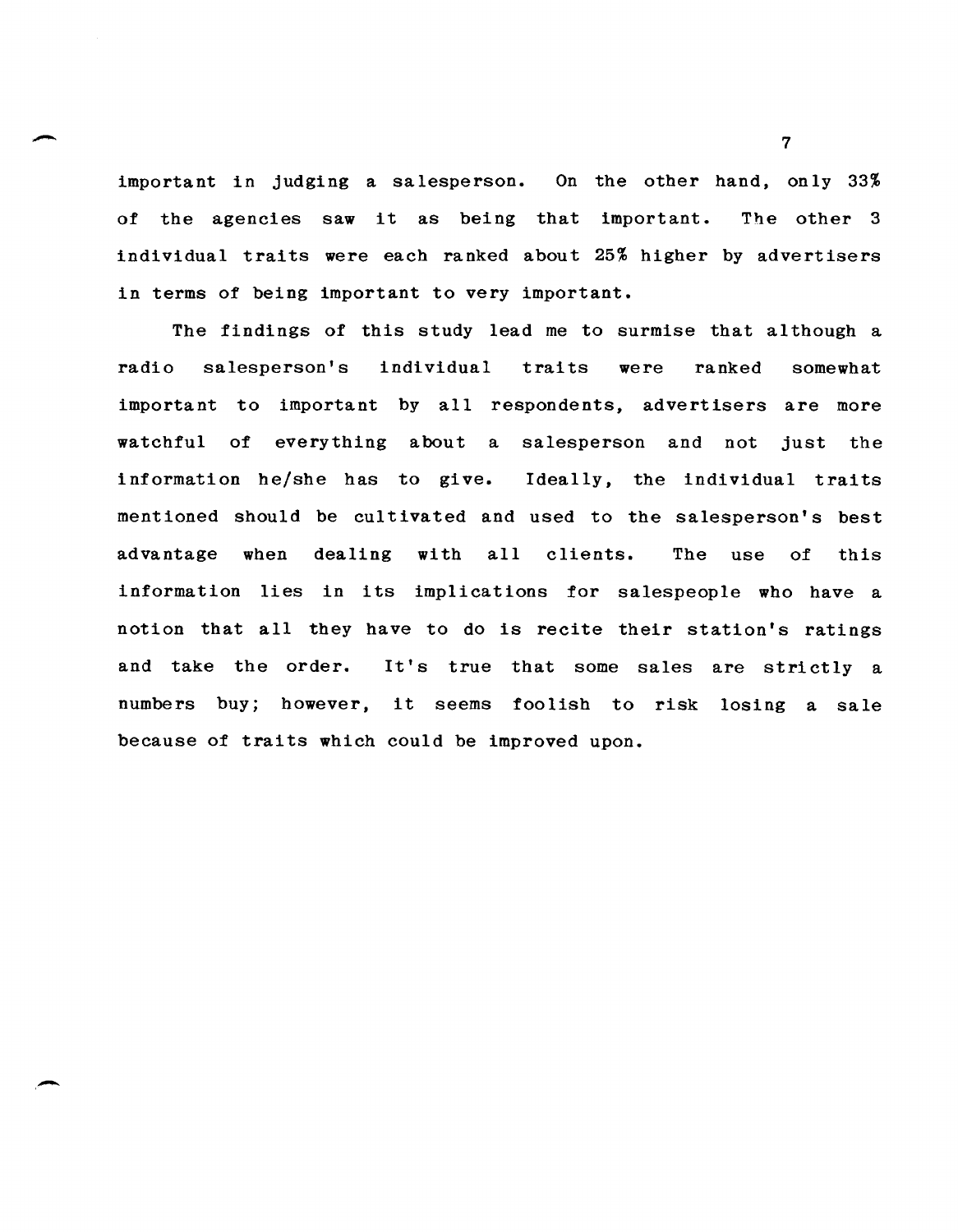#### WHAT TO DO BETTER OR DIFFERENTLY

This section reports the findings from the open-ended question, "What else would you like radio salespeople to do that would make your advertising decisions easier." Most responses centered on something that sa lespeople are doing to some extent, but could be doing better. Earlier questions brought out what advertisers and agencies look for in stations and salespeople. Results from this question showed that they aren't always getting what they hoped for. Comments made by both groups are listed un de r **Total Respondents.** Unique suggestions made by **AdYertisers**  or **Agencies** are listed under their headings. All are listed in order of frequency mentioned.

#### **Total Respondents**

- Be attuned to clients needs, work to satisfy those needs
- Better problem solving abilities, not just order taking
- Better knowledge of station
- Concise presentation, short and to the point
- Listen to client
- Variety in price of packages

## **Agencies**

- More complete written information
- Have purpose when making a call
- Better service
- Wider knowledge of all media
- Make better deals when inventory is available

#### **AdYertisers**

-

- More flexible negotiations
- Personalized presentations, suited to clients needs
- More time to consider proposal, not so close to deadline
- Advance notification of when commercials will run, so they can listen and monitor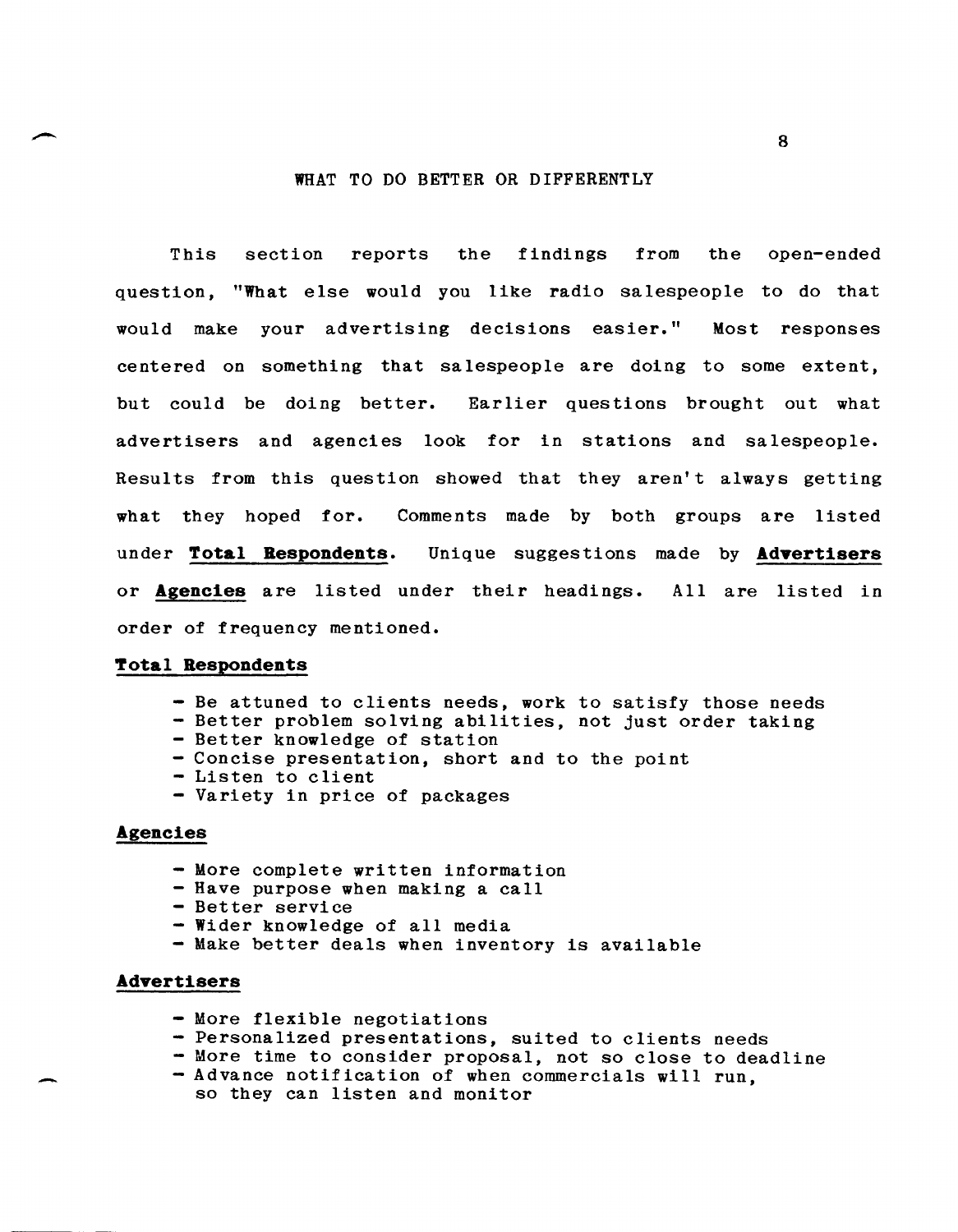#### RADIO SALESFORCE RANKINGS

WMEE/WQHK is clearly considered the have the most professional salesforce in Fort Wayne. Other stations, received high marks from respondents, but when they were asked to name the best, WMEE/WQHK's people were preferred 70% of the time. The answer to this success also answers the previous question about what radio salespeople could be doing better. WMEE/WQHK's people are so successful because they are doing more of the things that people expect from professional radio salespeople, and doing them better than other stations. Listed below are the station rankings based on mean scores, or average rankings out of a possible 5 points.

| <b>VMEE/VQHK</b> | 4.32 |
|------------------|------|
| WAJI             | 3.86 |
| WOWO/WIOE        | 3.55 |
| WEZR/WEZU        | 3.43 |
| <b>WBTU</b>      | 2.90 |
| <b>WX KE</b>     | 2.63 |
| <b>WGL</b>       | 2.23 |
|                  |      |